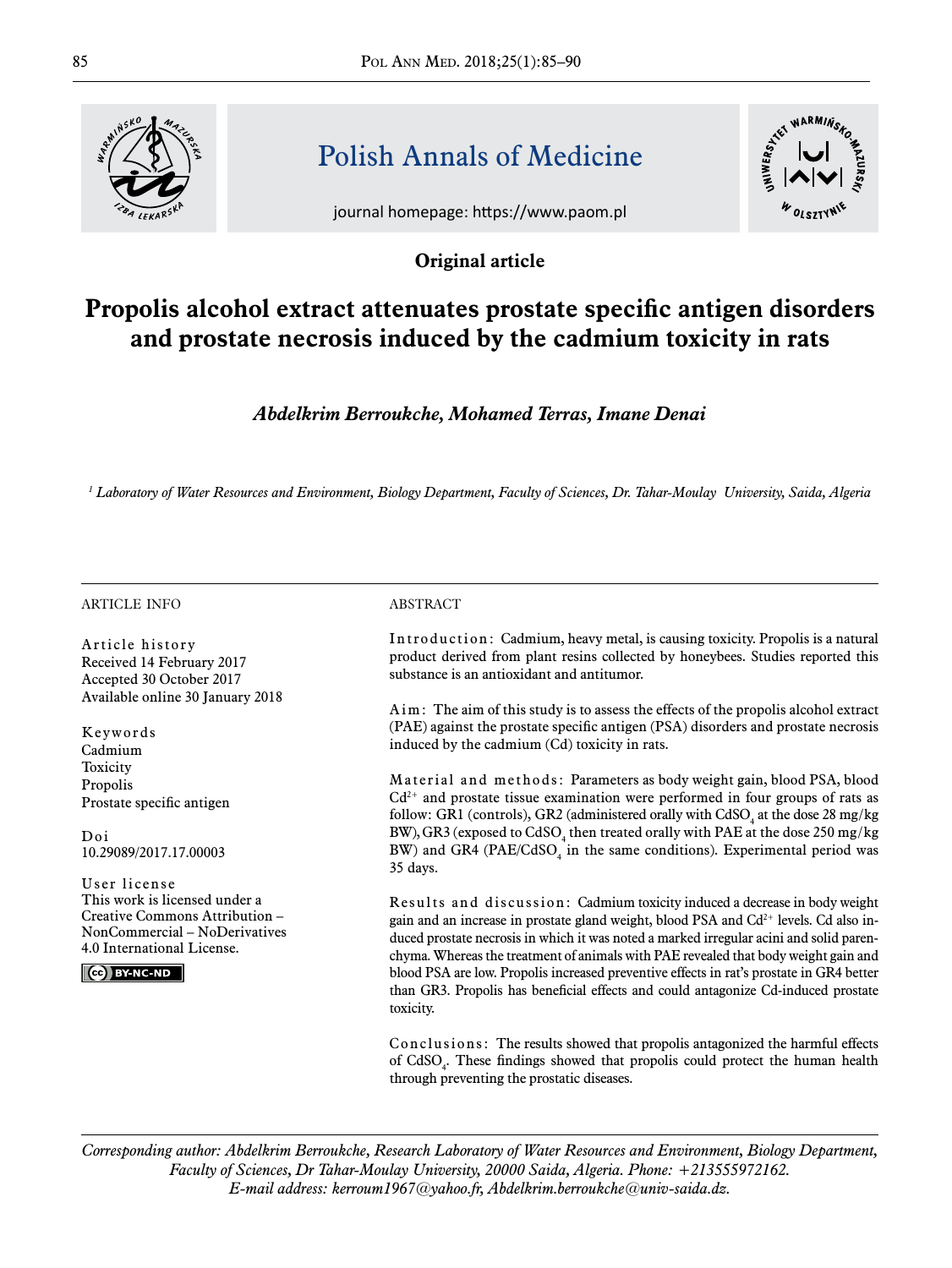## **1. Introduction**

Since a long time, the toxicity of heavy metals generated an interesting debate. Metals are toxic at low dose and accumulate in living organisms. The urinary excretion of metals is less rapid than their absorption.1 Cadmium (Cd) exposes human to toxicity risks through various means such as the ingestion of contaminated food and industrial use.2 International Agency for Research on Cancer (IARC) classified Cd as a category I human carcinogen.<sup>3</sup> However, studies suggested that the prostate is sensitive to Cd toxicity.2,4 Cd toxicity induces the oxidative stress and the synthesis of the reactive oxygen species (ROS).<sup>3</sup> Prostate cancer is the second most diagnosed cancer of men.<sup>5,6</sup> However, 90% of prostate cancer patients received androgen ablation therapy and chemotherapy that may decrease blood prostate specific antigen (PSA) and improve urinary symptoms. These therapies lead to adverse effects such as toxic death and strokes.7,8 Various plants and trees covering large areas in the Southwestern Algeria and are the main residence sites of honeybees (*Apis mellifera* L.). Majesty bees collect a natural resinous substance from buds and exudates of plants and to produce the propolis after mixed it with pollen and enzymes secreted by bees.<sup>9</sup> Honeybees used propolis to smooth out the internal walls of the hive and as a protective barrier against their enemies.10 The local population of Southwestern Algeria used propolis as remedy against diseases. Studies revealed the anti-inflammatory, anti-oxidant and antimicrobial activities of propolis.10,11 Other works suggested the changes of chemical composition of propolis.12,13 Propolis is consisted of bioactive molecules such as: polyphenols, flavonoids and terpenoids. Its chemical composition is influenced by climatic, botanical and geographical factors.13,14 The Southwestern Algeria flora has a high biodiversity with many endemic plants. This could differentiate the composition of Algerian propolis compared to African and European propolis.13,15

## **2. Aim**

This study aimed to assess the preventive effects of propolis alcohol extract (PAE) against Cd toxicity induced at prostate gland in rats.

## **3. Material and methods**

#### **3.1. Chemicals**

Dimethyl sulfoxide (DMSO), ethanol (80%), cadmium sulfate (CdSO $_{\!{}_4}$ ), formalin (10%), acetone, xylene, paraffin, toluene, distilled water, hymatoxylene, chloridric acid (HCl), lithium carbonate  $[Li_2(CO_3)_2]$ , eosine were obtained from the Biology Department, Faculty of Sciences, Dr Tahar-Moulay University, Saida, Algeria.

EDTA, murine monoclonal antibodies anti-PSA, conservatives, serum calf (5%), sodium azide (0.9 g/L), wash buffer (Tris 0.05 mol/L and Tween 0.05%), sodium chlorid (NaCl, 0.1 mol/L), 4-methyl-ombelliferyl phosphate (0.06 mmol/L), diethanolamine (DEA, 0.62 mol/L) were purchased from the Laboratory Bio Merieux, France. The dose of  $CdSO<sub>4</sub>$  was 28 mg/kg BW (i.e.  $1/10$  of LD50, LD50 = 280 mg/kg BW).<sup>16</sup>

#### **3.2. Preparation of PAE**

Fifty grams of the resinous material of the Southwestern Algeria propolis (obtained from Rebahia area, province of Saida, located in Southwestern Algeria) was powdered and extracted with 600 mL of 80% (v/v) ethanol at 70°C for 35 minutes. After extraction, the mixture was centrifuged and the supernatant was evaporated to complete dryness at  $40^{\circ}$ C.<sup>17</sup> The dried residue was kept at  $4^{\circ}$ C for the further use. Aqueous suspension of propolis was prepared in gum arabic suspension (1%), and orally administered to the animals for 35 days in a dose of 250 mg/kg.17

#### **3.3. Animals**

Male Wistar albino rats weighting 180–200 g were provided by the breeding unit of Pasteur Institute, Algiers. They housed under controlled conditions (25°C temperature and 12-hours lighting cycle) and received standard diet and water ad libitum during the study period. The study complies with the Guide for Care and Use of Laboratory Animals published by the US National Institutes of Health (NIH Publication No. 85–23, revised 1996) and approved by the Ethics Committee for Animal Experimentation at Faculty of Sciences, Saida University, Algeria.

### **3.4. Experimental design**

Forty adult male rats were divided into four groups (10 rats in each group):

- (1) GR1 animals received distilled water and standard diet, served as normal control (NC),
- (2)  $\text{GR2}-$  animals received daily and orally  $\text{CdSO}_4$  at a dose of 28 mg / kg BW,
- (3)  $GR3$  animals received  $CdSO<sub>4</sub>$  at 28 mg/kg and propolis alcohol extract (PAE) at a dose of 250 mg / kg BW,
- (4) GR4 animals received PAE and  $\mathrm{CdSO}_4$  in the same experimental conditions.

#### **3.5. Body and prostate tissue weight**

We recorded initial and final body weights of male rats to measure weight body gains. After the sacrifice of animals, prostates were dissected out, trimmed off the attached tissues and weighed individually. Then, the organ/body weight ratio was measured. Specimens of the prostates were fixed immediately in formalin for histological study.

#### **3.6. Blood PSA assay**

After 35 days, animals were anesthetized (sodium pentobarbital 40 mg/kg BW), blood samples were obtained from hearts and allowed to clot for 20 minutes in laboratory temperature and then centrifuged at 3000 r/min for 10 minutes for serum separation. Serum-PSA levels were measured by mini VIDAS automate analyzer (Bio-Merieux, France). The method was the technique of enzyme-linked fluorescent assay (ELFA): it is an enzyme immunoassay ELISA 'sand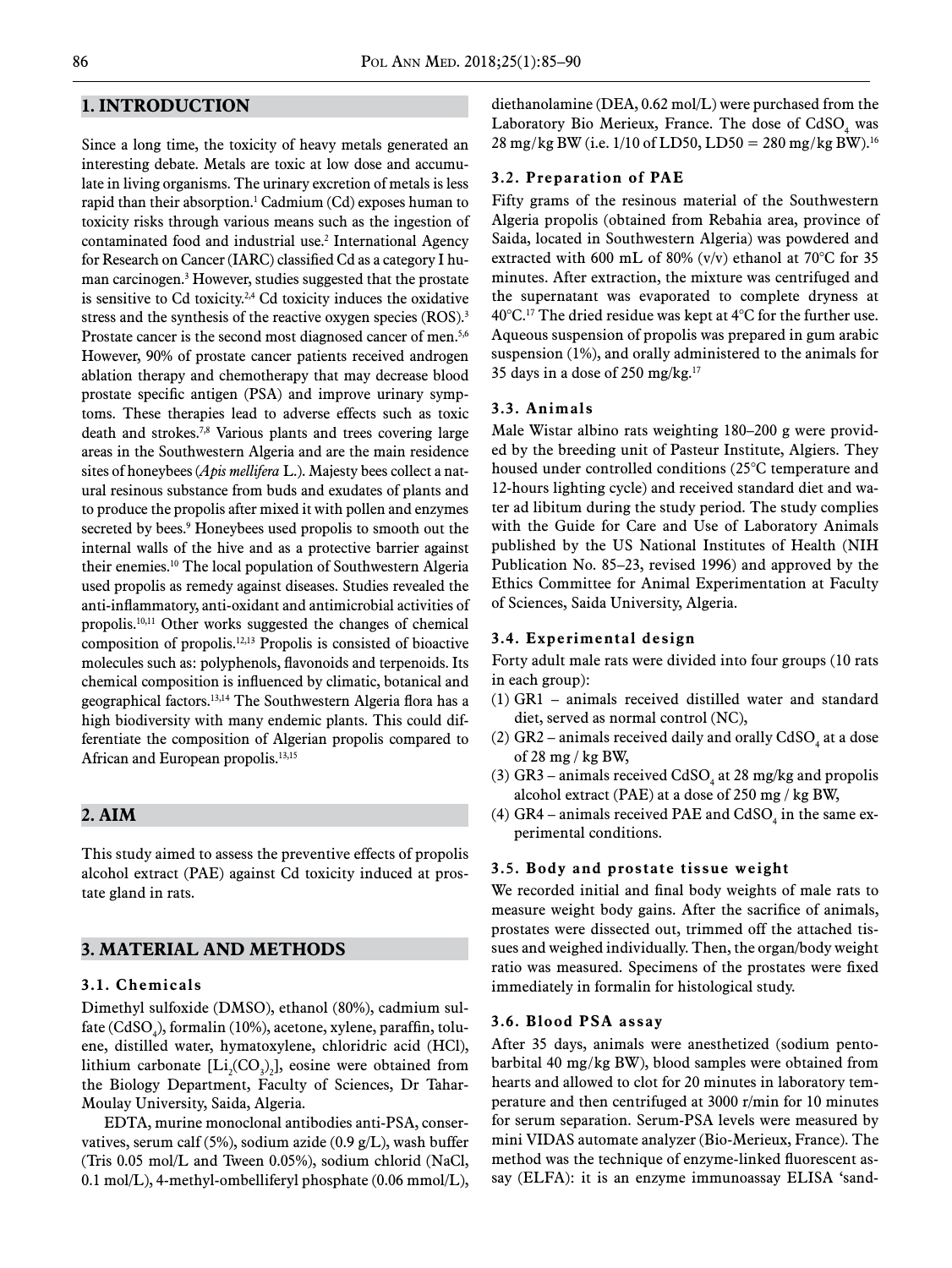wich' in heterogeneous phase. Reading of the PSA values passes through two steps to a final detection by fluorimetry. Validation of results need a quality control performed for each kit VIDAS-PSA used.

## **3.7. Blood Cd2+ assay**

The spectrophotometric analysis allowed carrying out the blood Cd2+ assay. We collected blood samples in EDTA tubes destined for analysis by the automate instrument (Abacus 4 Hematology Analyzer, Hungary).

#### **3.8. Histological study**

The rats were dissected to isolate prostate tissues. After draining the blood, prostate samples were excised, washed with normal saline and processed separately for histological observations. Initially, the materials were fixed in 10% buffered neutral formalin for 48 h and then with bovine solution for 6 h. Paraffin sections were taken at 5 mm thickness, processed in alcohol-xylene series. For light microscopy, semithin sections of prostate tissue were stained with alum haematoxylin-eosin and examined with an Olympus BH-2 light microscope and photographed with Sony DSC-W610 digital camera (Sony Corporation Konan, Minato-ku, Tokyo, Japan).

#### **3.9. Statistical analysis**

Results were expressed as mean  $\pm$  standard error of mean (SEM). Statistical analysis was performed with Sigmaplot version 11.0 softaware. ANOVA test was performed to evaluate if there were any statistically significant differences between treated and control groups.

## **4. Results**

Blood-Cd<sup>2+</sup> ( $\mu$ g/L)

Table 1 shows body and tissue weights and weight ratio of animals. Statistically significant body weight gain (%) was observed in animals treated with PAE according to curative and preventive methods (GR3 and GR4) which showed respectively the values of 8.49% and 9.13% compared to control and experimental groups which respectively had 31.34% and 15.36%. However, no significant difference in prostate tissue weight was recorded in the groups treated with PAE compared to control and experimental animals.

An increased prostate weight, in rats treated with  $\mathrm{CdSO}_{4}$ , explained the higher Cd levels in the prostatic cells  $(9.3 \pm 0.89)$  $\mu$ g/L) compared to the controls (0.02  $\pm$  0.01  $\mu$ g/L). Whereas, in animals treated with PAE (GR3 and GR4), prostate gland weight slightly decreased which blood  $Cd^{2+}$  levels were 1.36  $\pm$  0.29  $\mu$ g/L and 0.75  $\pm$  0.02  $\mu$ g/L, respectively (Table 1). These results elucidated curative and preventive effects of PAE, which inhibited the Cd accumulation and protected the prostate tissue from this toxic heavy metal.

Blood-PSA levels were significantly higher in rats treated with CdSO<sub>4</sub>, which they showed  $9.15 \pm 1.62$  ng/mL as compared to controls (2.27  $\pm$  0.28 ng/mL). Whereas, we noted a significant decrease of blood-PSA in rats administrated orally with PAE (GR3 and GR4). The blood PSA concentrations were  $4.69 \pm 0.48$  ng/mL and  $3.9 \pm 0.24$  ng/mL, respectively.

In general, the prostate of the control rats consists of fibroblasts, connective tissue fibers and layers of smooth muscle cells surrounding acini lined by columnar epithelial cells (Figure 1A). Figure 1B shows the effect of oral  $C dSO<sub>4</sub>$  exposure on the incidence of proliferative lesions in the prostate. These proliferative lesions were exclusively intraepithelial hyperplasia without stromal invasion. Oval and irregular neoplastic glands associated with confluent solid zones accentuated the prostatic structures. Whereas in animals, exposed to  $\rm CdSO_{4}$  and then treated orally with  $\rm PAE$ (Figure 1C), it was revealed slight dysplastic modifications in the ventral prostate acinar epithelium. The control acini showed a columnar monostratified epithelium, whereas the dysplastic acini manifested an irregularly enlarged epithelial lining with occasional polyploidy formations. Prostate glands, in rats treated with PAE and then administered with  $\mathrm{CdSO}_4$ , had apparently normal cells with differentiated glandular structures and relatively little mitosis (Figure 1D).

|                            | GR <sub>1</sub><br>(Controls) | GR2<br>(CdSO <sub>a</sub> ) | GR <sub>3</sub><br>(CdSO, / PAE) | GR <sub>4</sub><br>(PAE/CdSO) |
|----------------------------|-------------------------------|-----------------------------|----------------------------------|-------------------------------|
| Body weight $(g)$          |                               |                             |                                  |                               |
| Mean $(\pm$ SEM)           | $223.16 \pm 9.87$             | $167.26 \pm 4.49$           | $190.33 \pm 2.83$                | $176.65 \pm 2.79$             |
| Initial BW $(\pm$ SEM)     | $192.30 \pm 8.60$             | $158.32 \pm 4.73$           | $180.42 \pm 1.39$                | $168.60 \pm 2.79$             |
| Final BW $(\pm$ SEM)       | $252.58 \pm 9.87$             | $182.65 \pm 4.49$           | $195.74 \pm 2.83$                | $184.00 \pm 4.19$             |
| Body weight gain (%)       | 31.34a                        | 15.36 <sup>a</sup>          | 8.49a                            | 9.13                          |
| Prostate weight $(g)$      |                               |                             |                                  |                               |
| Mean $(\pm$ SEM)           | $0.24 \pm 0.02$               | $0.84 \pm 0.04$             | $0.66 \pm 0.12$                  | $0.60 \pm 0.43$               |
| Prostate/body weight ratio |                               |                             |                                  |                               |
| Mean $(\times 10^{-3})$    | 1.07                          | 5.02                        | 3.46                             | 3.39                          |
| $Blood-PSA(np/mL)$         |                               |                             |                                  |                               |
| Mean $(\pm$ SEM)           | $2.27 \pm 0.28$               | $9.15 \pm 1.62^{\circ}$     | $4.69 \pm 0.48$                  | $3.9 \pm 0.24^{\circ}$        |

Mean ( $\pm$  SEM)  $0.02 \pm 0.01$   $\pm$  0.02  $\pm$  0.01  $\pm$  0.89<sup>a</sup>  $\pm$  0.35  $\pm$  0.29  $\pm$  0.75  $\pm$  0.02<sup>a</sup>

**Table 1. Effects of oral administration of cadmium sulfate and propolis for 35 days on the body and prostate weight, blood PSA and Cd2+ in male rats.** 

Comments: a – statistically significant difference as compared with experimental controls  $(CdSO_4) (P < 0.05)$ .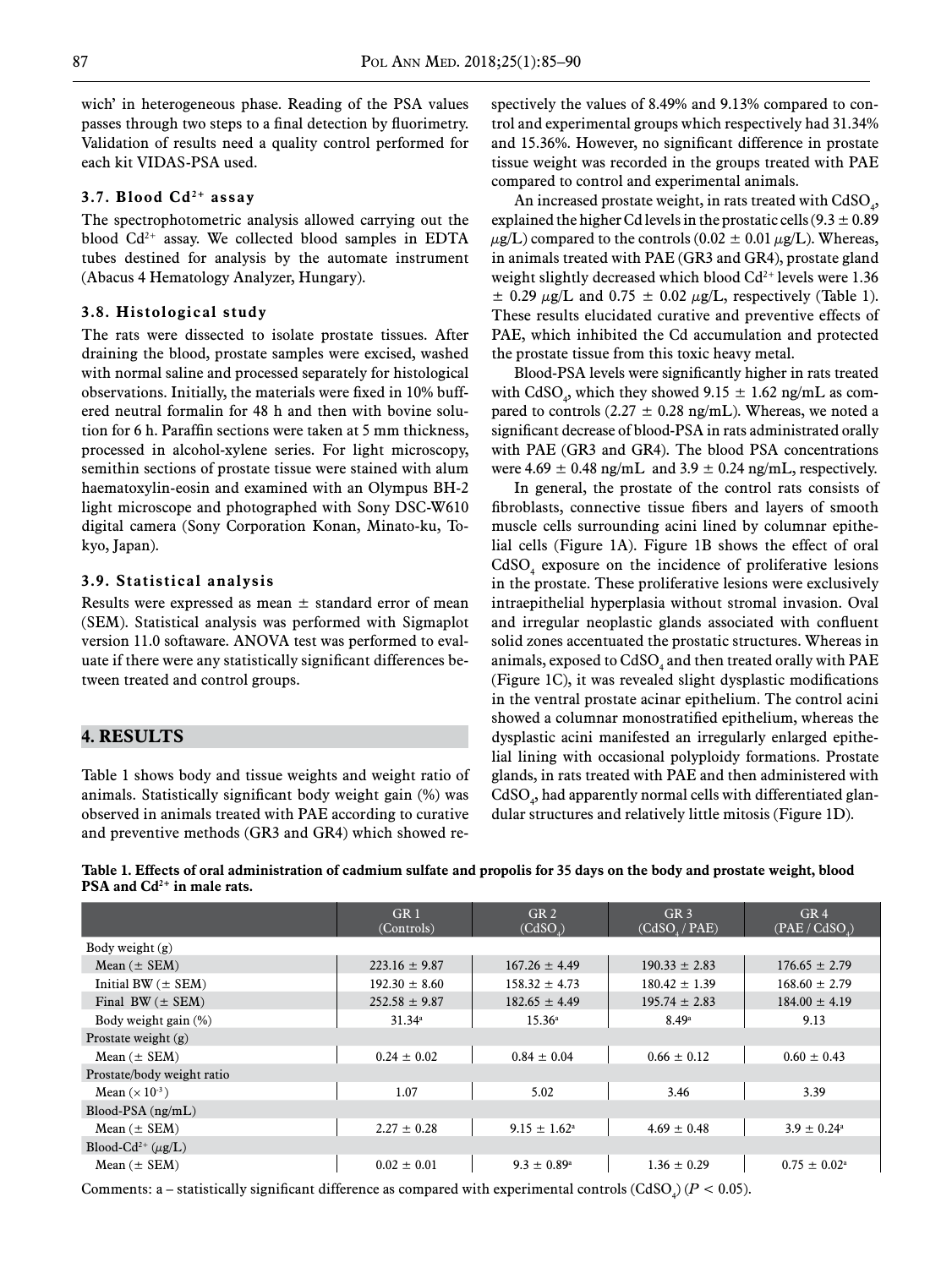

regular acini forms and necrosis tissues associated with solid parenchyma araes. C. Prostate tissue in rats treated in order with CdSO<sub>4</sub>/Propolis. More or less irregular and angular acini and differenciated prostatic cells were observed. D. Prostate tissue in rats treated in order with the Propolis/CdSO<sub>4</sub>. Regular acini forms with a less or more an accentuated angular acini and difference without necrosis of prostate tissue were observed. tuated areas, without necrosis of prostate tissue were observed. tate gland in control rat. Differenciated acini and regular cell forms. B. Prostate tissue in rats exposed to  $CdSO_4$ . In regular actin forms and necrosis issues associated with sond parenchyina aracs. C. I fostate ussue in fats treated in<br>order with CdSO<sub>4</sub>/Propolis. More or less irregular and angular acini and differenciated prostatic cells **D.** Prostate tissue in rats treated in order with the Propolis/CdSO<sub>4</sub>. Regular acini forms with a less or more an accentuated areas, without necrosis of prostate tissue were observed. Figure 1. Effects of PAE on prostate tissue in rats exposed to  $CdSO_4$  (H-E, magnification 10  $\times$  40): A. Normal pros-

#### **5. DISCUSSION C.**Micrographic slide of prostate tissue in rats treated in order with **CdSO4 / Propolis**. More or

Studies provide evidence that propolis protects humans studies provide evidence that propolis profects numalis<br>against cancer, and revealed that propolis has pharmacological properties.18–21 In Southwestern Algeria, propolis used by beekeepers and little is known about its biological activities. A study of Boufadi et al. (2014) reported that propolis harvested from different areas of Algeria contained various high concentrations of polyphenolic compounds known as the main active molecules exhibited free radical scavenging activity.22 The toxicity of Cd increased oxidative stress Studies provide evidence that propolis protects bum

**C.M. In the slide of prostate tissue in rate of prostate tissue in rate of prostate tissue in rate of prostate** 

and affected urogenital tissues.<sup>23,24</sup> The decrease in body weight and an increase in prostate gland weight, blood-PSA and  $Cd^{2+}$  suggest the Cd-toxicity. This study also showed model biotametheless changes in the processes tissue  $P_{\text{max}}$ ed that propolis has pharmacologi-<br>
<u>Figure 2.1</u> at 10 × 400 × 400 × 400 × 400 × 400 × 400 × 400 × 400 × 400 × 400 × 400 × 400 × 400 × 400 × 400 × 400 × 400 × 400 × 400 × 400 × 400 × 400 × 400 × 400 × 400 × 400 × 400 × 400 opons has pharmacologi-<br>Algeria, propolis used by tate and testis are the target tissues and are highly sensitive to Cd.25,26 Cd, at high dose, induces prostate epithelial cell damage associated with the irregular acini forms. Cd triggers a necrosis of stroma associated with the solid parenchyma If the compared to compounds known as areas. The results of this study are compared to other studies performed on the testis in which Cd causes degeneration in spermatogenic cells and the disruption of the connection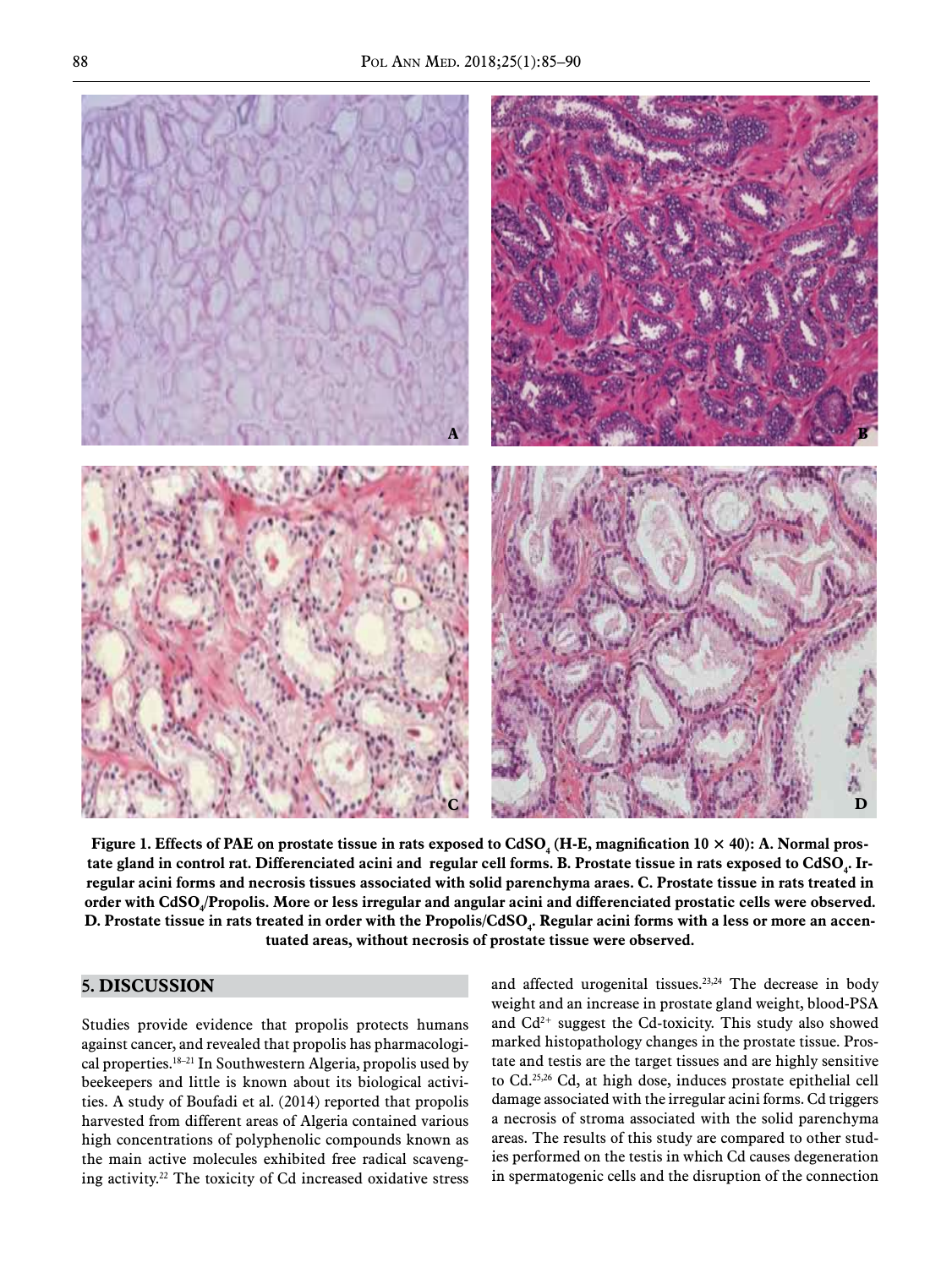complex between Sertoli cells.27,28 Other negative effects as high blood testosterone, an increase in blood PSA levels and prostate lesions, were recorded in rats exposed to Cd.<sup>27,28</sup> Studies of toxicology suggested that Cd is a risk factor associated with prostate cancer.<sup>20,28,29</sup> The cellular mechanism of Cd toxicity was already elucidated. After Cd absorption, Cd is transported by albumin and hemoglobin to reach the liver. In the liver cells, Cd conjugates to glutathione (GSH) and metallothioneins (MT). The metalloprotein complexes Cd-GSH are excreted in the bile and Cd-MT are stored in the liver or convoyed to the kidney. The Cd-MT complex, in the proximal tubules, leads to 50% excretion of Cd-MT and 50% endocytosis reabsorption. The Cd-MT is transformed by lysosomes thus releasing Cd, which interacts with cellular components, and damage them. High Cd-dose exposure may induce prostate cancer and increase blood PSA.<sup>20</sup> Propolis becomes the subject of increasing scientific interest due to its diverse biological properties. It has been shown that propolis have antibacterial, antiviral, and antitumoral activities.21,30 This study revealed the protective effect of propolis against Cd-toxicity. Propolis, from different geographic areas and source plants, displays different chemical profiles. Main constituents of European propolis are flavonoid and phenolic acids whereas Mediterranean propolis contains diterpenic acids. This study indicates that propolis treatment showed lower blood PSA and  $Ca^{2+}$  levels, a decrease in prostate weight-body weight ratio and less marked prostate necrosis. Caffeic acid phenethyl ester (CAPE), a main active component extracted from propolis, is a strong antioxidant.<sup>31</sup> CAPE is a specific inhibitor of NF-jB.<sup>31</sup> Recent studies suggested that CAPE treatment suppressed the proliferation of used metastatic prostate cancer cell lines such as LNCaP and PC-3 cells. Propolis treatment enhances apoptosis in prostate cancer cells.<sup>32</sup> Propolis reduces the angiogenesis process.33 This occurs by modulating the expression of growth factors such as VEGF and TNF.<sup>34</sup> Studies, carried out on the antitumor activity of propolis,<sup>35</sup> showed an antiproliferative effect against tumor lines (blood, colon, breast, prostate, lung, liver, brain, kidney).36 Various studies showed that propolis alcohol extract was able to modulate the expression and activity of factors involved in the carcinogenesis process. The antiproliferative effect results from a restoration of the apoptosis signal.<sup>37</sup> Cell molecular mechanism of propolis remains unclear. Moreover, more studies are needed to investigate the correlation between propolis intake and prostate cancer incidence.

## **5. ConclusionS**

This study showed that propolis has preventive role against the Cd-toxicity. Propolis reduced accumulation of Cd in the prostate gland and prevents the increase of blood PSA. Though the molecular mechanism of the action of the propolis is unclear, propolis contributes widely to involve the scavenging of free radicals, increasing antioxidant status and metal-chelating abilities.

#### **Conflict of interest**

There is no conflict of interest for all authors.

## **Sources of funding**

No funding was received for the work described in this article.

#### **Acknowledgement**

The authors wish to thank Dr Z. Haddi for helping biochemical analysis and for his assistance in histological techniques.

#### **References**

- <sup>1</sup> [Zeng X, Jin T, Jiang X, Kong Q, Ye T, Nordberg](https://doi.org/10.1023/B:BIOM.0000045739.89653.67)  [GF. Effects on the prostate of environmental cad](https://doi.org/10.1023/B:BIOM.0000045739.89653.67)[mium exposure – a cross-sectional population study](https://doi.org/10.1023/B:BIOM.0000045739.89653.67)  in China. *Biometals*[. 2004;17\(5\):559–565.](https://doi.org/10.1023/B:BIOM.0000045739.89653.67) https://doi. org/10.1023/B:BIOM.0000045739.89653.67.
- <sup>2</sup> [Amamou F, Nemmiche S, Meziane RK, Didi A, Yazit](https://doi.org/10.1016/j.fct.2015.01.001)  [SM, Chabane-Sari D. Protective effect of olive oil and](https://doi.org/10.1016/j.fct.2015.01.001)  [colocynth oil against cadmiuminduced oxidative stress](https://doi.org/10.1016/j.fct.2015.01.001)  [in the liver of Wistar rats.](https://doi.org/10.1016/j.fct.2015.01.001) *Food Chem Toxicol*. 2015;78: [177–184](https://doi.org/10.1016/j.fct.2015.01.001). https://doi.org/10.1016/j.fct.2015.01.001.
- <sup>3</sup> [Chena F, Gong P. Caffeic Acid Phenethyl Ester Protect](https://doi.org/10.1016/j.proenv.2011.10.098)  [Mice Hepatic Damage Against Cadmium Exposure.](https://doi.org/10.1016/j.proenv.2011.10.098) *Pro[cedia Environmental Sciences](https://doi.org/10.1016/j.proenv.2011.10.098)*. 2011;8:633–636. https://doi. org/10.1016/j.proenv.2011.10.098.
- Jung HY, Seo DW, Hong CO, Kim JY, Yang SY, Lee KW. [Nephroprotection of plantamajoside in rats treated with](https://doi.org/10.1016/j.etap.2014.11.012)  cadmium. *[Environ Toxicol Pharmacol](https://doi.org/10.1016/j.etap.2014.11.012)*. 2015;39(1):125–136. https://doi.org/10.1016/j.etap.2014.11.012.
- [Liu CC, Hsu JM, Kuo LK, Chuu CP. Caffeic acid pheneth](https://doi.org/10.1016/j.mehy.2013.02.003)[yl ester as an adjuvant therapy for advanced prostate can](https://doi.org/10.1016/j.mehy.2013.02.003)cer. *Med Hypotheses*[. 2013;80\(5\):617–619.](https://doi.org/10.1016/j.mehy.2013.02.003) https://doi. org/10.1016/j.mehy.2013.02.003.
- <sup>6</sup> [Ibrahim T, Flamini E, Mercatali L, Sacanna E, Serra P, Ama](https://doi.org/10.1002/cncr.24896)[dori D. Pathogenesis of osteoblastic bone metastases from](https://doi.org/10.1002/cncr.24896)  prostate cancer. *Cancer*[. 2010;116\(6\):1406–1418.](https://doi.org/10.1002/cncr.24896) https://doi. org/10.1002/cncr.24896.
- <sup>7</sup> [Chuu CP, Kokontis JM, Hiipakka RA, Fukuchi J, Lin](https://doi.org/10.1186/1423-0127-18-63)  [HP, Lin CY, et al. Androgens as therapy for androgen](https://doi.org/10.1186/1423-0127-18-63)  [receptor-positive castration-resistant prostate cancer.](https://doi.org/10.1186/1423-0127-18-63)  *[J Biomed Sci](https://doi.org/10.1186/1423-0127-18-63)*. 2011;18:63. https://doi.org/10.1186/1423-0127- 18-63.
- <sup>8</sup> [Pinto AC, Moreira JN, Simões S. Liposomal imatinib-mito](https://doi.org/10.1002/pros.21224)[xantrone combination: formulation development and thera](https://doi.org/10.1002/pros.21224)[peutic evaluation in an animal model of prostate cancer.](https://doi.org/10.1002/pros.21224) *Prostate*[. 2011;71\(1\):81–90.](https://doi.org/10.1002/pros.21224) https://doi.org/10.1002/pros.21224.
- Toreti VC, Sato HH, Pastore GM, Park YK. Recent progress [of propolis for its biological and chemical compositions and](https://doi.org/10.1155/2013/697390)  its botanical origin. *[Evid Based Complement Alternat Med](https://doi.org/10.1155/2013/697390)*. [2013;2013:697390.](https://doi.org/10.1155/2013/697390) https://doi.org/10.1155/2013/697390.
- <sup>10</sup> [Graikou K, Popova M, Gortzi O, Bankova V, Chinou I.](https://doi.org/10.1016/j.lwt.2015.08.025)  [Characterization and biological evaluation of selected Medi](https://doi.org/10.1016/j.lwt.2015.08.025)[terranean propolis samples. Is it a new type?](https://doi.org/10.1016/j.lwt.2015.08.025) *LWT – Food Sci Technol*[. 2016;65:261–267.](https://doi.org/10.1016/j.lwt.2015.08.025) https://doi.org/10.1016/j. lwt.2015.08.025.
- <sup>11</sup> [Sawicka D, Car H, Borawska MH, Nikliński J. The an](https://doi.org/10.5603/FHC.2012.0004)[ticancer activity of propolis.](https://doi.org/10.5603/FHC.2012.0004) *Folia Histochem Cytobiol*. [2012;50\(1\):25–37.](https://doi.org/10.5603/FHC.2012.0004) https://doi.org/10.5603/FHC.2012.0004.